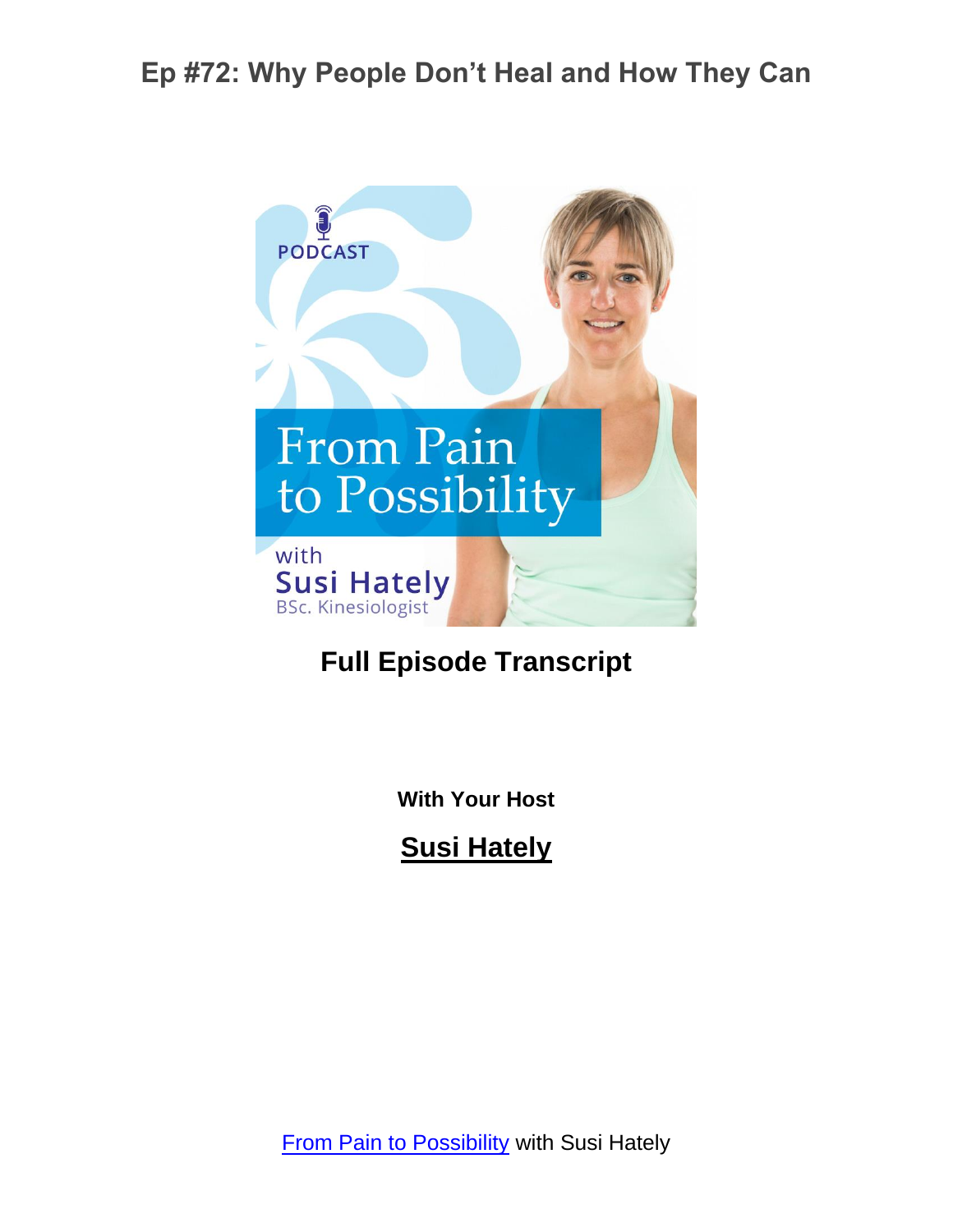**Male Announcer:** You're listening to *From Pain to Possibility* with Susi Hately. You will hear Susi's best ideas on how to reduce or even eradicate your pain and learn how to listen to your body when it whispers so you don't have to hear it scream. And now here's your host, Susi Hately.

Welcome back to *From Pain to Possibility*. I so appreciate your being here, listening to this episode, and really being able to dig into what it is to recover and really to heal. I know so often in our world it's all about managing symptoms and fixing stuff. And I like to be the voice of well, yep, that is possible. And there's this other way.

There's an art and a science to this thing called recovery and to healing and I really want to be that voice to open up the conversation in your own soul and in your own brain. Particularly if you're listening to this, there's some belief that you know that this is true. To those of you who are the medical brains, I want to assure you that what I am talking about is not wing-nutty. I am a scientist in the truest sense.

I like to follow results. I like to create hypotheses. I'd like to experiment. And then based off of those results, I move forward. Two of my yoga programs have been studied at a university level. One on cancer recovery, another one on idiopathic pulmonary fibrosis. The reason why I wanted to get my programs studied was because I had seen the anecdotal evidence and I wanted to see that show up in a research, a formalized research process. And lo and behold, both of those programs showed significance.

One of the reasons I am so effective with what it is that I do is because it's not just me doing the work. I'm asking my clients to do something very, very important through their process of recovery. I'm teaching my clients how to feel. My clients are super smart, they know how to bring together disparate pieces of information and they know how to come up with solutions. They're very good at holding a lot of data in their head.

And they're also highly intuitive, which means that they can perceive something, just say yes, this is the right answer, no questions asked, boom,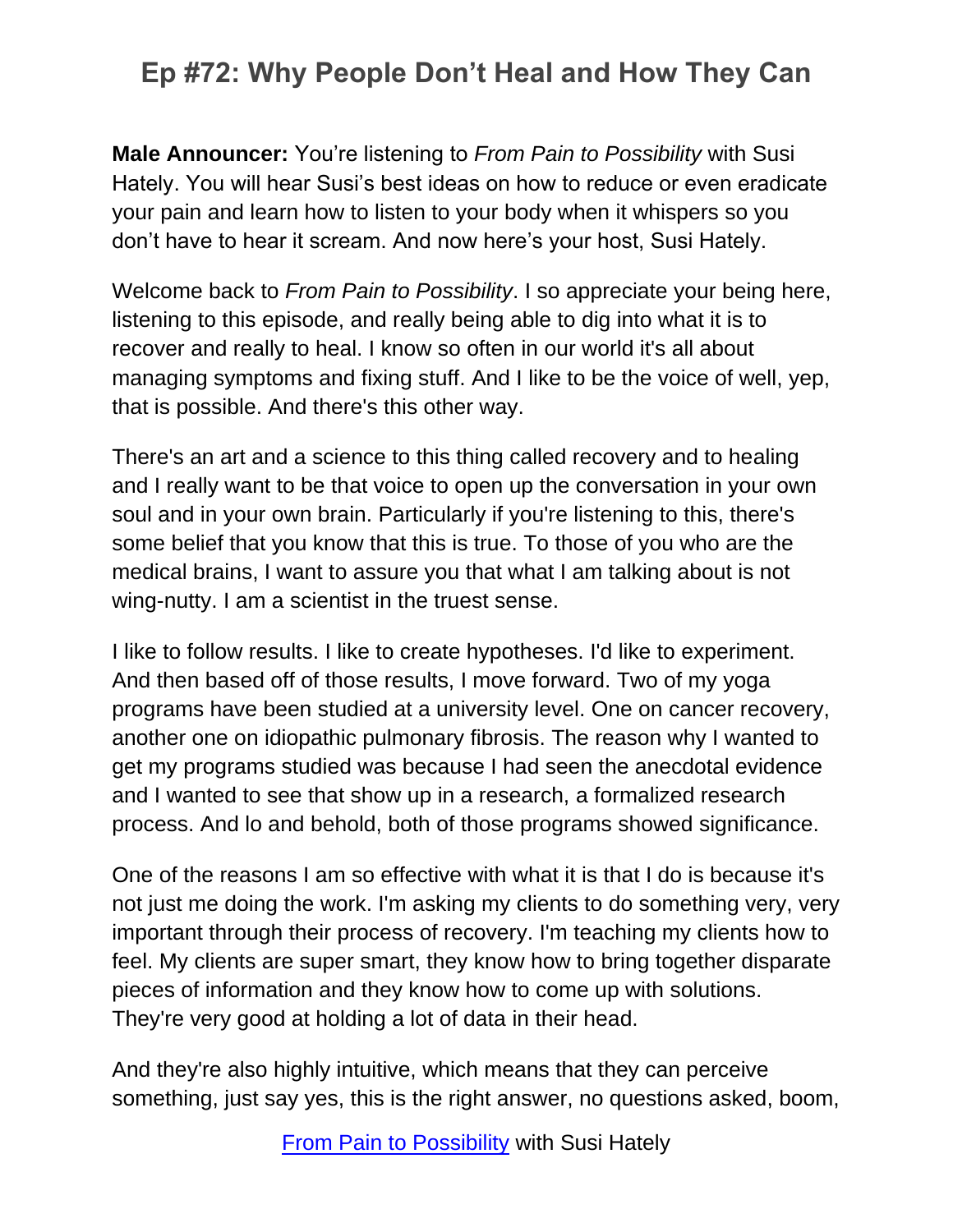go they go. But they're not good at feeling, as I mentioned. In fact, they suck at feeling.

What do I mean by feeling? I mean feeling in the truest sense of the word, meaning feeling their body's sensation and feeling the emotion and the vibration of that emotion. So what do I mean by that? By body sensation, if you rub your hands together, like I'm doing right now, you can feel the rubbing of your hands. Feeling your foot touching the floor. Feeling the tension that's wherever in your body.

And then emotion, think about joy, or anger, or frazzledness, or wired. Where do you feel those emotions in your body? And how do you feel that vibration of emotion?

Over the years, particularly in my lifetime, I have seen a steady moving away from emotion and sensation as being guiding forces. Now, I do see pockets of medicine and pockets of other aspects of life returning to them, particularly as we're coming out of the pandemic and understanding how important it is to be somatically aware as a process for improving someone's mental health. So that's becoming more of a construct that is being addressed.

Same thing with helping people heal from trauma, is to be coming into the space of somatic awareness. So it is a conversation that is getting its place. But the reality is, again, that so many of my clients have learned how to become very brainy, very logical, and bring in their intuition. So they haven't relied on their body, they haven't needed to.

But now they're in a predicament, their symptoms aren't improving. And they are F bomb, F bomb, annoyed. They're pissed off because they can't solve the problem and they are someone who is used to solving a problem. And try as they might, it's not working. They want to fix it, it's not working. Because it's not a problem to fix, it's a problem to feel.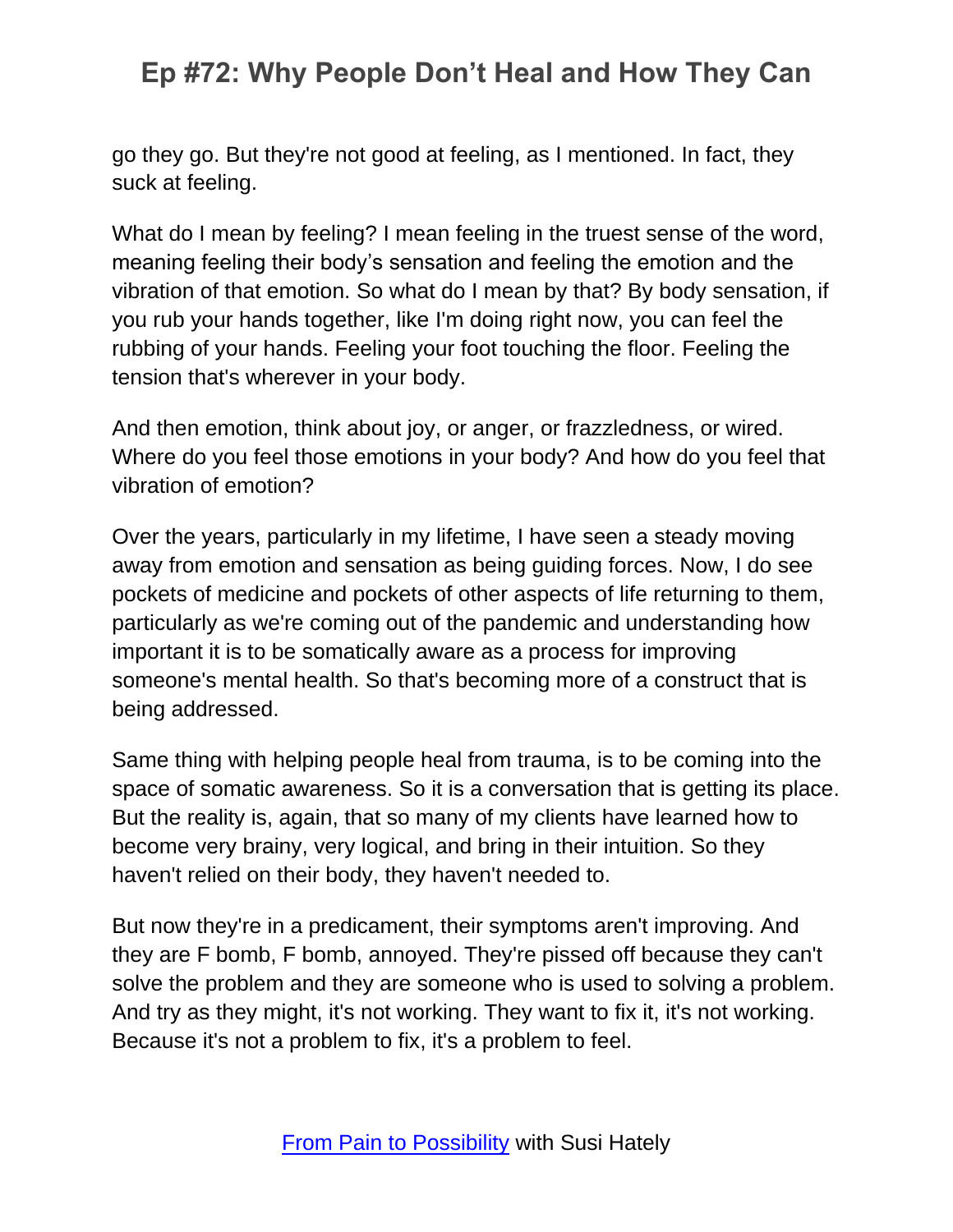And when I look back over my career, the people who've recovered the fastest are those people who are willing to feel and not just intellectualize the process. Because the process of recovery and healing is not one of fixing, it is a process of feeling. I love the line– You've heard me say it before– When you listen to the body when it whispers, you do not have to hear the screams. Keywords in there are listen, body, whisper, scream.

If you aren't feeling, you are not going to connect any of those words. You are not going to connect the listening. You're not going to connect to body. You're not going to be able to connect to whisper. You're not going to be able to connect to scream. And I will tell you that this can be an entirely frightening prospect for people.

"You want me to do what?" They say. Yep, You need to feel symptoms aren't for fixing, they aren't for blowing past, they aren't for pushing aside. You could try, but it won't last for that long. Endure, you might, but they'll keep coming back until you're willing to feel.

Now I understand sometimes it can be super frightening, really feel unsafe. So then at that time, then it's not the time to feel. For sure, not the time. But when you get that intuitive hit, when you've deduced by logical assimilation of the information, you'll know that it will be time to feel. You'll know that that's the missing link for you.

My clients range in age from about 45, some of them are younger but many of them are about 45, and they crest 65. I've got a number of them who are over 70. Here's what's really interesting, is the older the person is the faster they get better. Say, what? It's been my statement throughout my career, is that the older a person is, the faster they get better.

And a key reason is because they're willing to feel. They've been through life long enough to know, "Okay, all this brain work, all my intuition, it's gotten me so far. But now I actually need to slow down enough because quality becomes more important." They're willing to go there. They've seen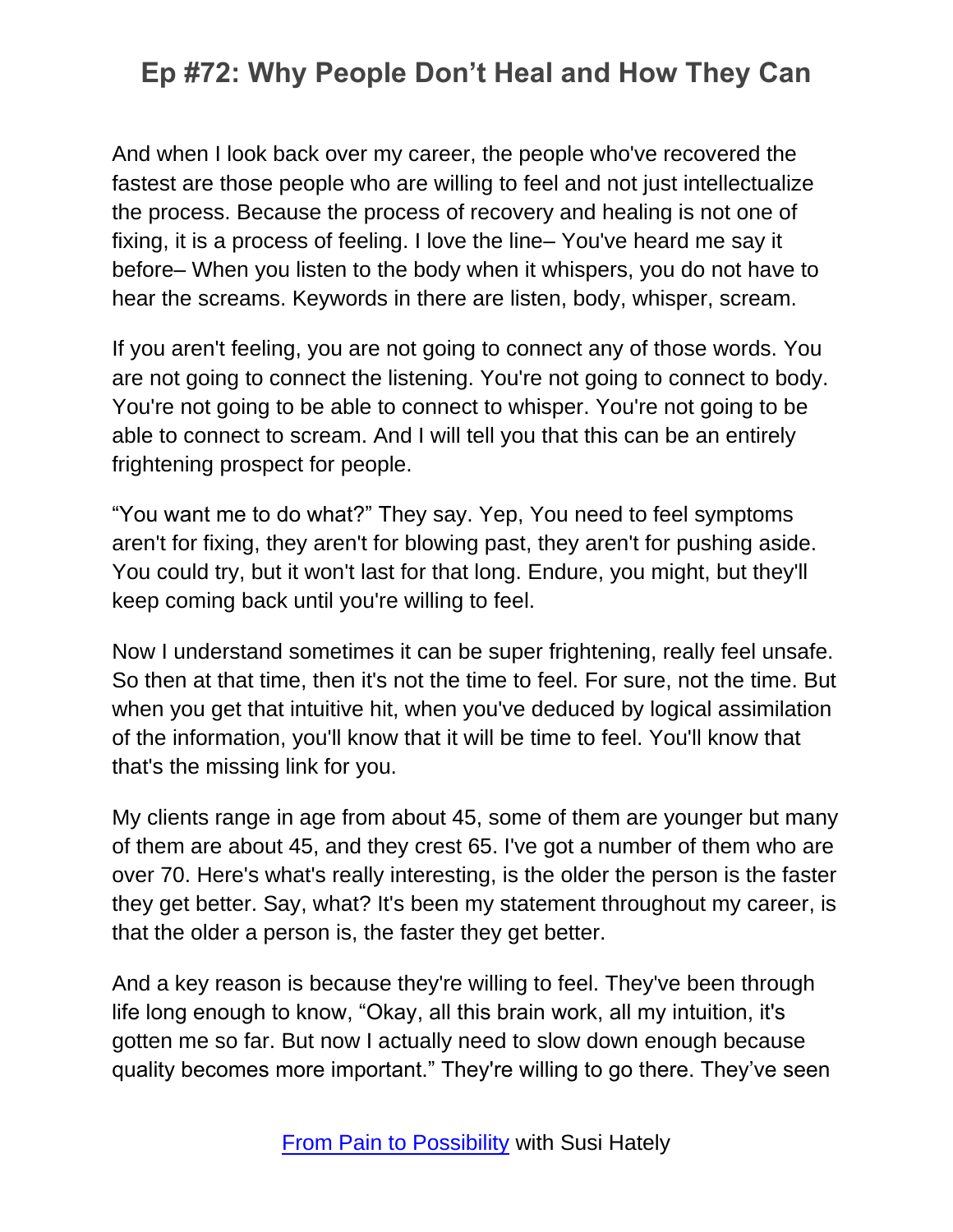what works, they've seen what hasn't worked and they need some help in improving upon that.

So when people are willing to come into that space, that's when they make those big gains. It's also what brings to light this whole thing about I've yet to see anyone express their condition in the same way. Bring two people together, same condition, they express it entirely different. So they're going to get a different programs.

Yes, there are some similarities, but overall I have yet to see any person, or any two people, any three people, any four people get through a concussion in the same way. So we can't just address it based off of symptoms, people will fall through the cracks that way. And we do need to teach them how to feel.

We do need to teach them how to connect to the conversation, I like to call it, under the conversation. Where that top level conversation are the symptoms, and then there is a deeper conversation. Not too deep, not heavy.

It's just that there's this other conversation, there's a wisdom of our body. There's a wisdom in the symptoms. There's the inner authority, that inner compass, that inner wisdom that's guiding us, which is letting us know that in fact these symptoms aren't out to get us. They're not the thing that's trying to knock us back. It's not making us decrepit, but rather it's evolving us it's asking us to grow. It's asking us to tune in to the very best part of ourselves and hone that.

And as you connect into that, that's when the real recovery and healing happens. That's why on Friday, before recording this, I received a message not just from one person, but from two people post-concussion who were exalting in how many hours they worked.

And they both said, "Well, you know, not that I want to work this many hours. But the fact that I could even do it is amazing. I never ever imagined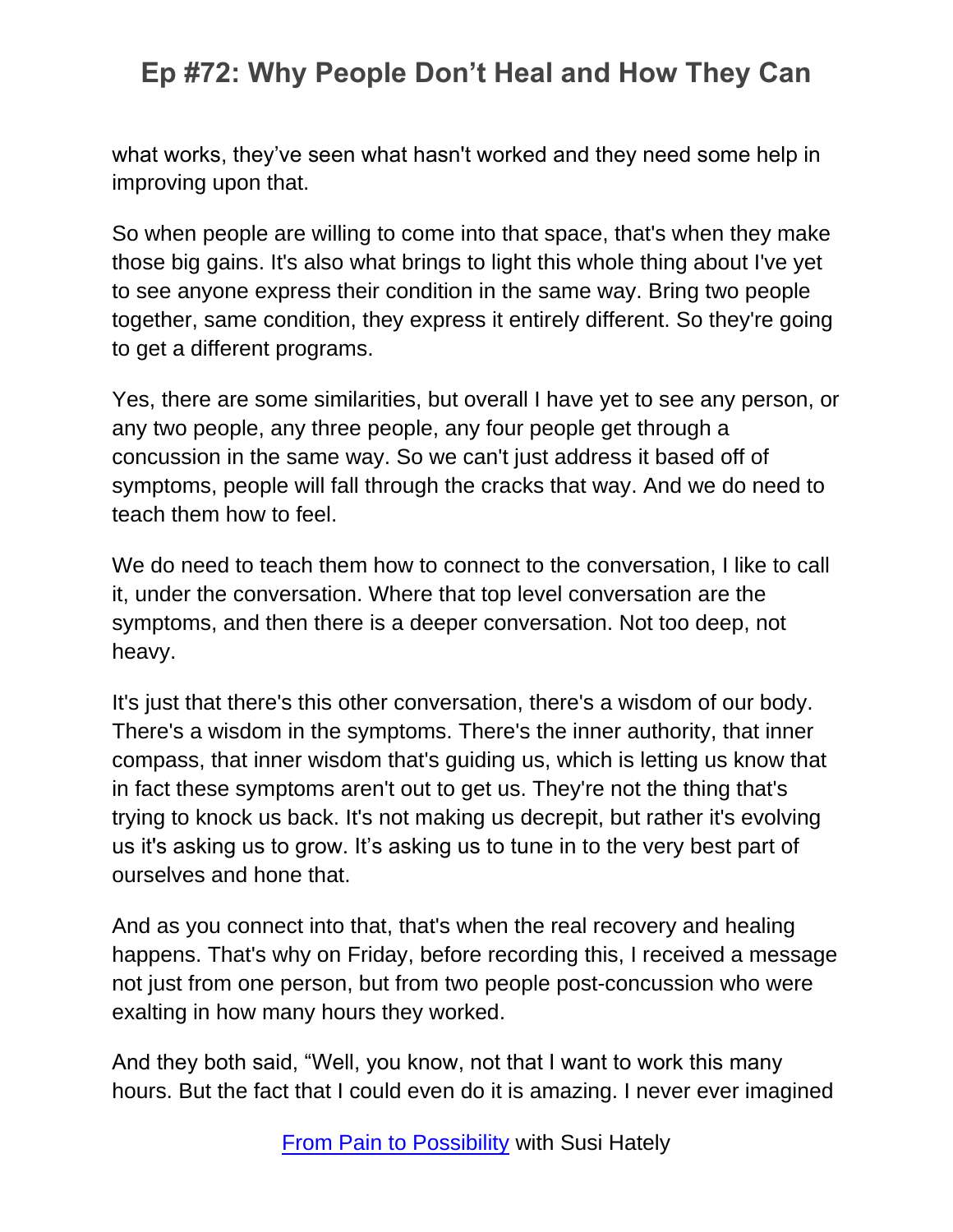that I could finish a hard day at work and not have a migraine, and not feel all dizzy, and feel crappy, and nausea, and all that, all the things." And not only that, they recovered the next day and they were back at it.

But they did it differently. They didn't get the same program and they had different results, though both of them had great results because I was able to help them tune into themselves.

Now what's important to know about one of those folks, is one of those folks was actually told by a physio to suck it up. She had to push through the nausea, she had to push through the pain, to not listen, basically, to her body because her body was lying, because her brain was interpreting the pain.

Which follows all the pain science that is out there. Except it misses out on the fact that there is an intelligence inside of us. And I know that sounds kind of goofy, and a little bit hooky and wooy and all that. But the reality is, is that when we listen to our body, we don't have to hear the scream. And that helps grow an inner well of safety that is the greatest source of inner control and inner knowing. It's the part of us that has our back.

Until somebody feels safe inside, they won't heal fully. So for someone external to them to say to suck it up, everything is safe, you're fine, just go for it. That doesn't address the inner feelings of not being safe.

And yet when I can teach my client how to feel safe by way of listening to their body when it whispers so they don't have to hear it scream, when I can teach them how to do that, they grow their own well of safety. They make their own decisions utilizing the information their healthcare professionals are giving them and all sorts of other people around them are giving them. But it's through the filter of their knowing.

And when people make decisions through the filter of their knowing, they are the best decisions. And even if they goof up and they make a mistake, oh well, now they've got better information, they've got more information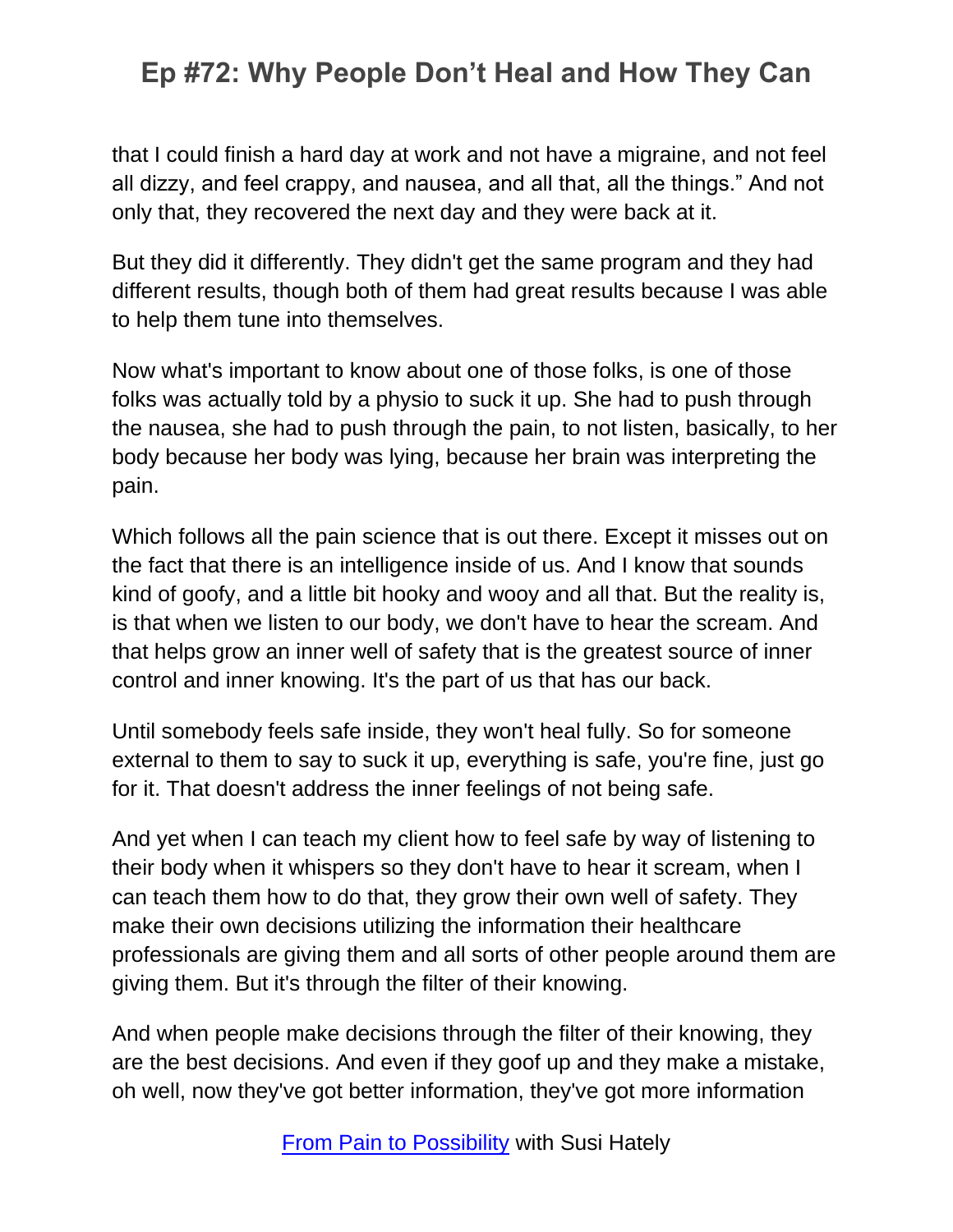from which they can make the decision. That's all part of the process of learning, the process of discovery.

And that's what happens when someone works with me is they learn how to trust themselves again. They learn how to feel. They learn that inner wisdom.

So initially, they kind of make these stop and go progress. And then it's like, "Oh, now I get it." And then it starts to pick up pace because they're able to tune into those whispers, what I like to call the yellow lights, so that they can make better and better decisions that they don't have to hear the screams, those red light sources of pain.

The bottom line is this, don't dismiss your symptoms. Your symptoms are a guide. And when you can perceive them as a guide and learn how to work with them, you start to come into the space that is truly the art of recovery and of healing.

You can pull in all the scientific evidence, and all the information that your variety of healthcare professionals are giving you, you can put it all on the table and you can filter it through your own inner authority. And from that space, you make your decision. And it's the best decision you can make for yourself. But you've got to feel.

Now, if this is starting to resonate a little bit for you, you're starting to recognize that there is this correlation between what's going on with your body, that you are really good at bringing in disparate pieces of information, you're also quite intuitive and perceptive. That you're kind of connecting with, wow, you know what? I really don't feel. I'm a little scared to feel, it's a bit vulnerable to feel. But maybe feeling is something I need to do to help myself listen to the whispers so I don't have to hear the screams. And I want Susi's help.

So there's two ways that we can work together. The first is through Healing and Revealing Human Potential because in my mind, the recovery process